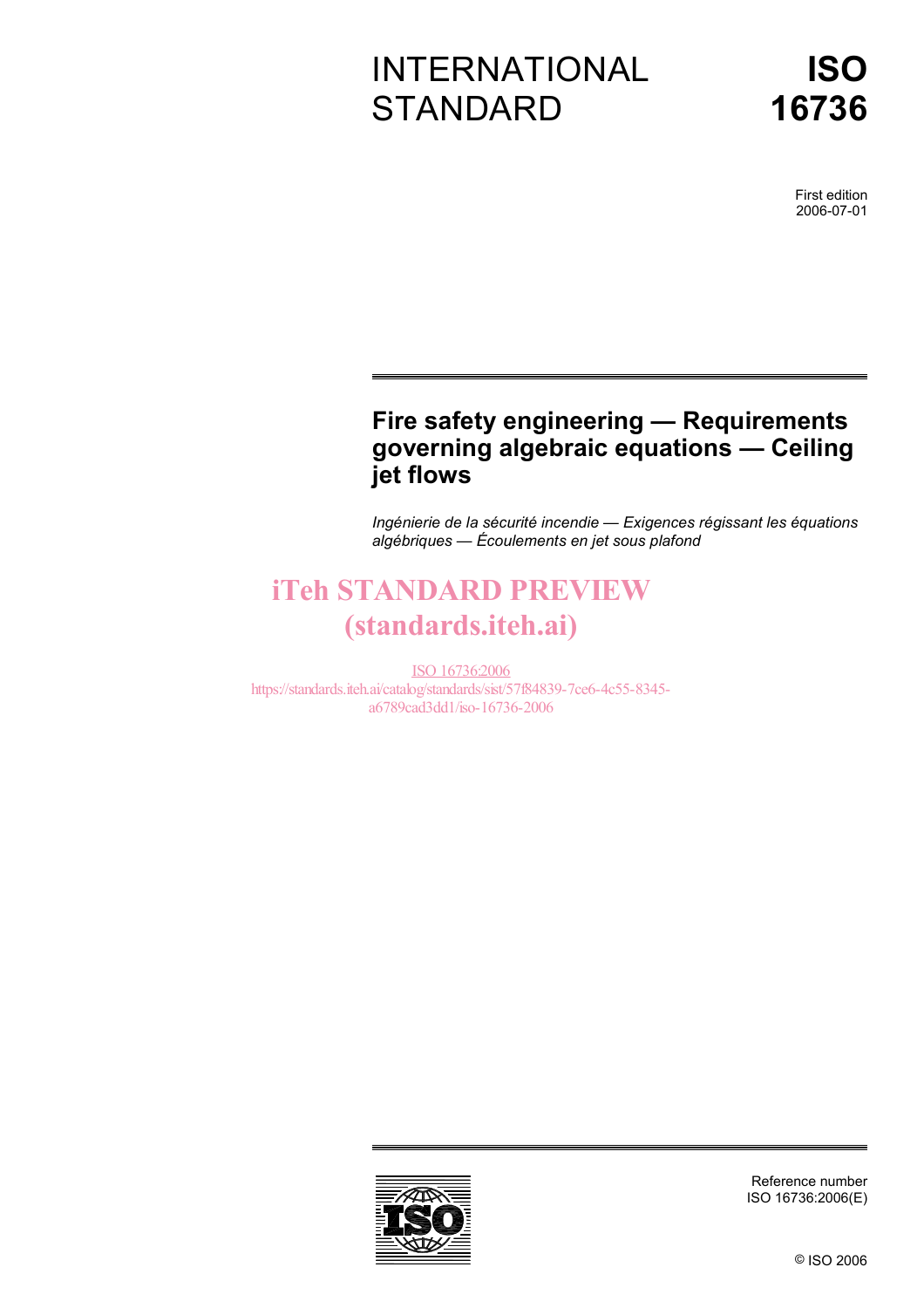#### **PDF disclaimer**

This PDF file may contain embedded typefaces. In accordance with Adobe's licensing policy, this file may be printed or viewed but shall not be edited unless the typefaces which are embedded are licensed to and installed on the computer performing the editing. In downloading this file, parties accept therein the responsibility of not infringing Adobe's licensing policy. The ISO Central Secretariat accepts no liability in this area.

Adobe is a trademark of Adobe Systems Incorporated.

Details of the software products used to create this PDF file can be found in the General Info relative to the file; the PDF-creation parameters were optimized for printing. Every care has been taken to ensure that the file is suitable for use by ISO member bodies. In the unlikely event that a problem relating to it is found, please inform the Central Secretariat at the address given below.

# iTeh STANDARD PREVIEW (standards.iteh.ai)

ISO 16736:2006 https://standards.iteh.ai/catalog/standards/sist/57f84839-7ce6-4c55-8345 a6789cad3dd1/iso-16736-2006

© ISO 2006

All rights reserved. Unless otherwise specified, no part of this publication may be reproduced or utilized in any form or by any means, electronic or mechanical, including photocopying and microfilm, without permission in writing from either ISO at the address below or ISO's member body in the country of the requester.

ISO copyright office Case postale 56 • CH-1211 Geneva 20 Tel. + 41 22 749 01 11 Fax + 41 22 749 09 47 E-mail copyright@iso.org Web www.iso.org

Published in Switzerland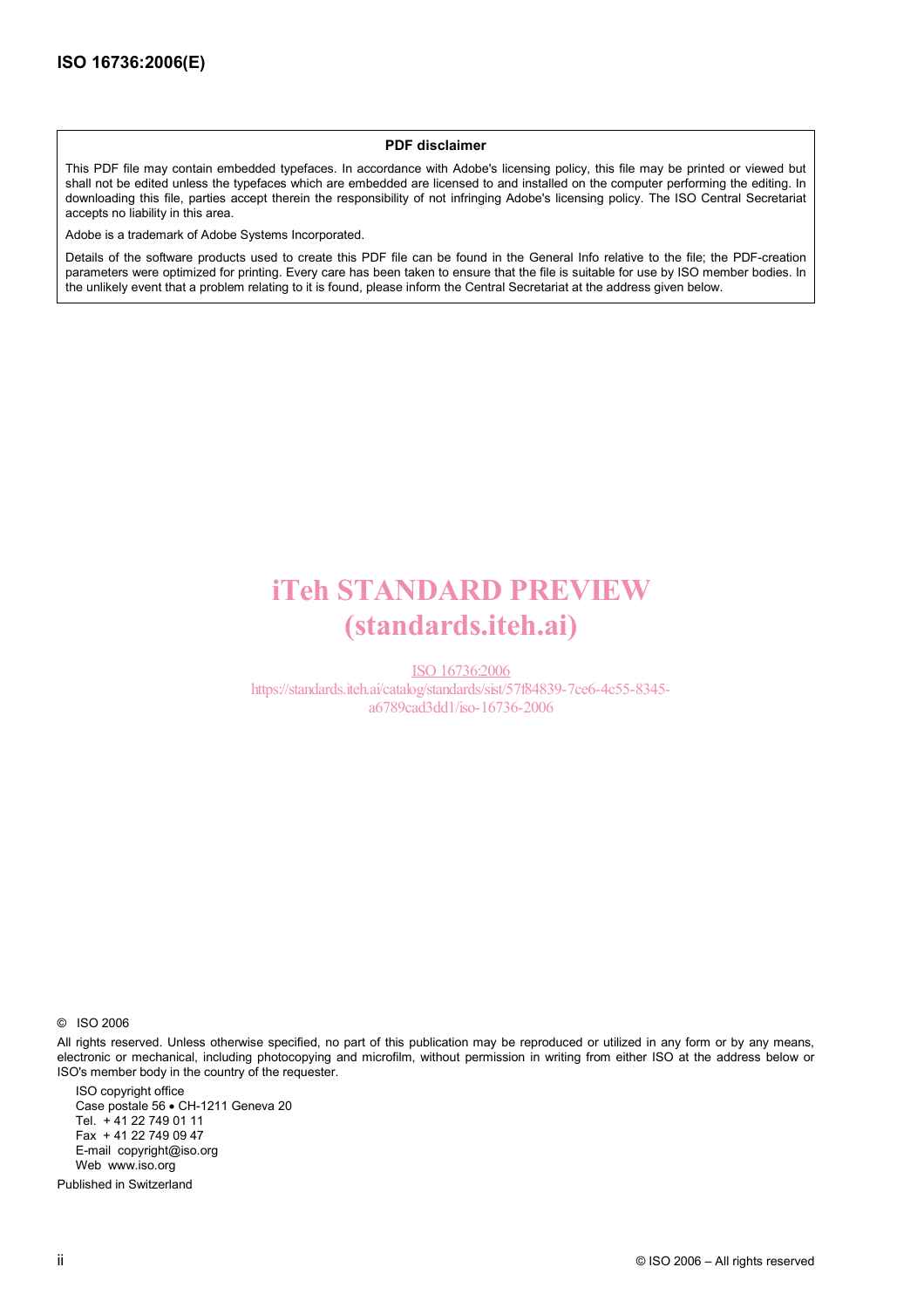### **Contents**

#### Page

| 1              |                                                                                           |  |
|----------------|-------------------------------------------------------------------------------------------|--|
| $\overline{2}$ |                                                                                           |  |
| 3              |                                                                                           |  |
| 4              |                                                                                           |  |
| 5              |                                                                                           |  |
| 6              |                                                                                           |  |
| $\overline{7}$ |                                                                                           |  |
| 8              |                                                                                           |  |
|                | Annex A (informative) Equations for quasi-steady state, axisymmetric ceiling jet flows  4 |  |
|                | <b>iTeh STANDARD PREVIEW</b>                                                              |  |

# (standards.iteh.ai)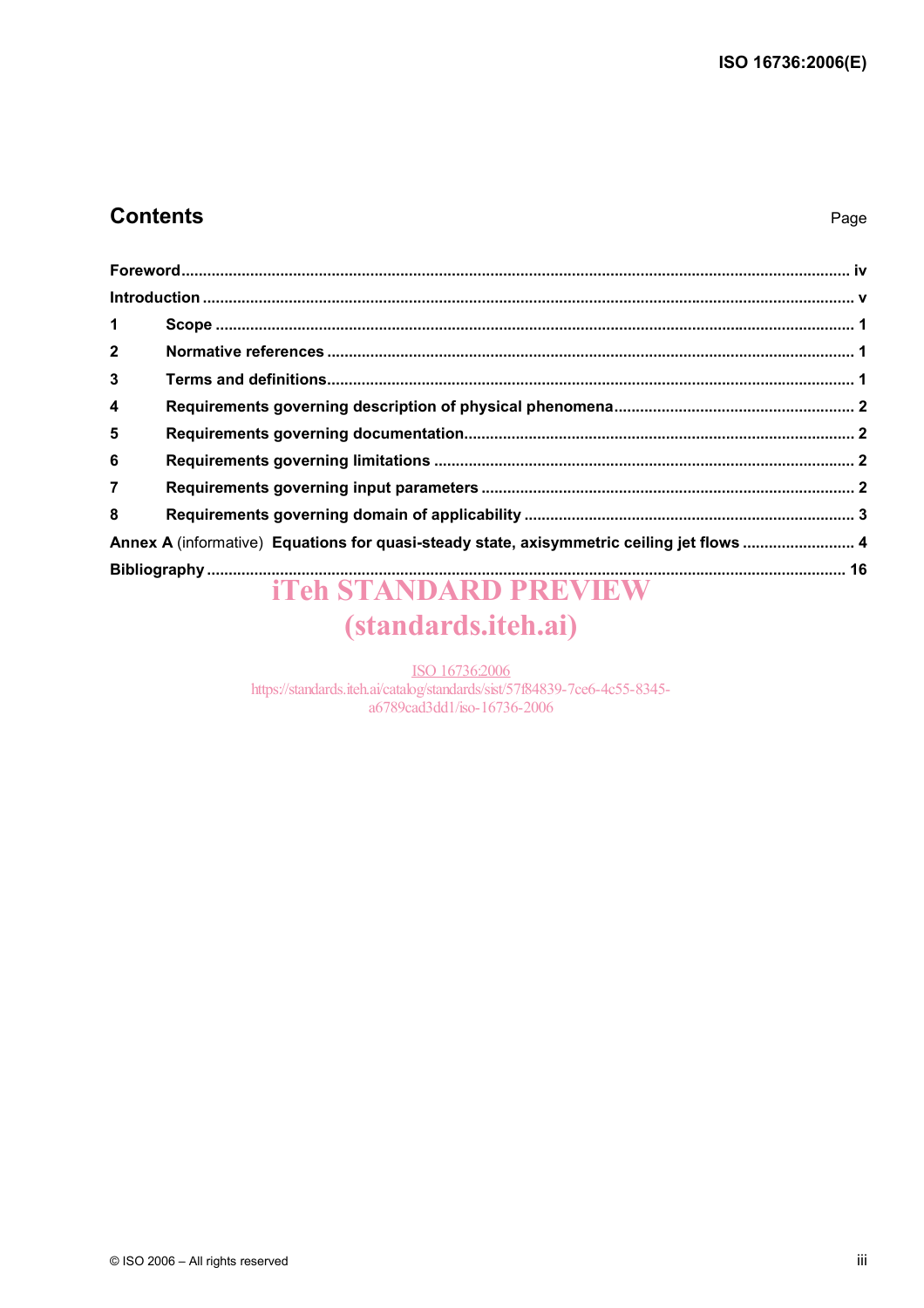### **Foreword**

ISO (the International Organization for Standardization) is a worldwide federation of national standards bodies (ISO member bodies). The work of preparing International Standards is normally carried out through ISO technical committees. Each member body interested in a subject for which a technical committee has been established has the right to be represented on that committee. International organizations, governmental and non-governmental, in liaison with ISO, also take part in the work. ISO collaborates closely with the International Electrotechnical Commission (IEC) on all matters of electrotechnical standardization.

International Standards are drafted in accordance with the rules given in the ISO/IEC Directives, Part 2.

The main task of technical committees is to prepare International Standards. Draft International Standards adopted by the technical committees are circulated to the member bodies for voting. Publication as an International Standard requires approval by at least 75 % of the member bodies casting a vote.

Attention is drawn to the possibility that some of the elements of this document may be the subject of patent rights. ISO shall not be held responsible for identifying any or all such patent rights.

ISO 16736 was prepared by Technical Committee ISO/TC 92, *Fire safety*, Subcommittee SC 4, *Fire safety engineering*.

# iTeh STANDARD PREVIEW (standards.iteh.ai)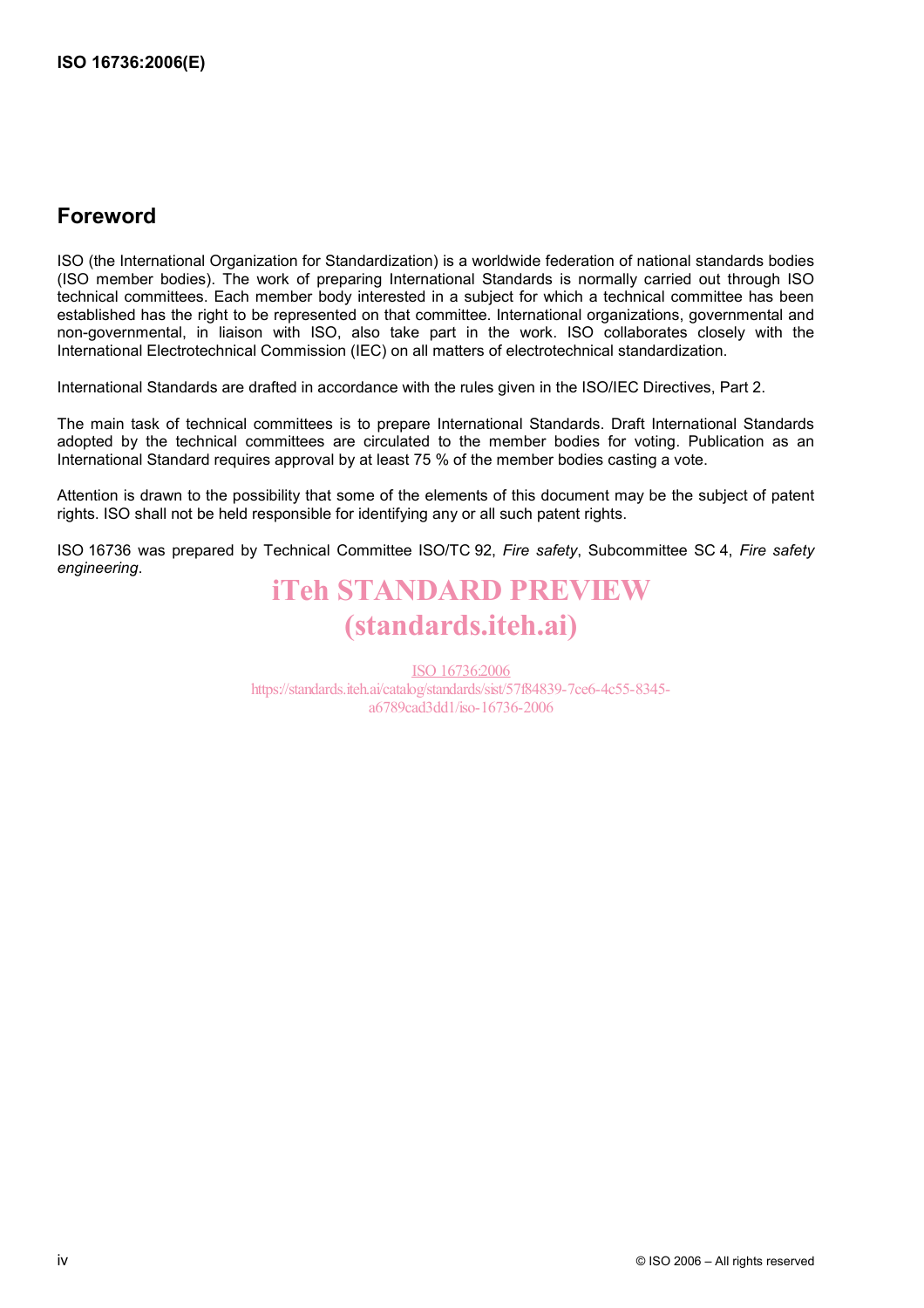### **Introduction**

This International Standard is intended to be used by fire safety practitioners who employ fire safety engineering calculation methods. Examples include fire safety engineers; authorities having jurisdiction, such as territorial authority officials; fire-service personnel; code enforcers; and code developers. It is expected that users of this International Standard are appropriately qualified and competent in the field of fire safety engineering. It is particularly important that users understand the parameters within which particular methodologies can be used.

Algebraic equations conforming to the requirements of this International Standard are used with other engineering calculation methods during fire safety design. Such design is preceded by the establishment of a context, including the fire safety goals and objectives to be met, as well as performance criteria when a tentative fire safety design is subject to specified design fire scenarios. Engineering calculation methods are used to determine if these performance criteria are met by a particular design and if not, how the design can be modified.

The subjects of engineering calculations include the fire-safe design of entirely new built environments, such as buildings, ships or vehicles as well as the assessment of the fire safety of existing built environments.

The algebraic equations discussed in this International Standard are very useful for quantifying the consequences of design fire scenarios. Such equations are particularly valuable for allowing the practitioner to<br>determine very quickly how a tentative fire safety design should be modified to meet performance criteria determine very quickly how a tentative fire safety design should be modified to meet performance criteria agreed-upon, without having to spend time on detailed numerical calculations until the stage of final design<br>documentation. In this respect, the equations for ceiling jet flows can be used for estimating the response time documentation. In this respect, the equations for ceiling jet flows can be used for estimating the response time of fire detectors and the first activated sprinklers, as well as the time for damage to some structural elements (e.g., plastic roof- or sky-lights). ISO 16736:2006

https://standards.iteh.ai/catalog/standards/sist/57f84839-7ce6-4c55-8345-

The algebraic equations discussed in this anternational Standard are essential for checking the results of comprehensive numerical models that calculate fire growth and its consequences.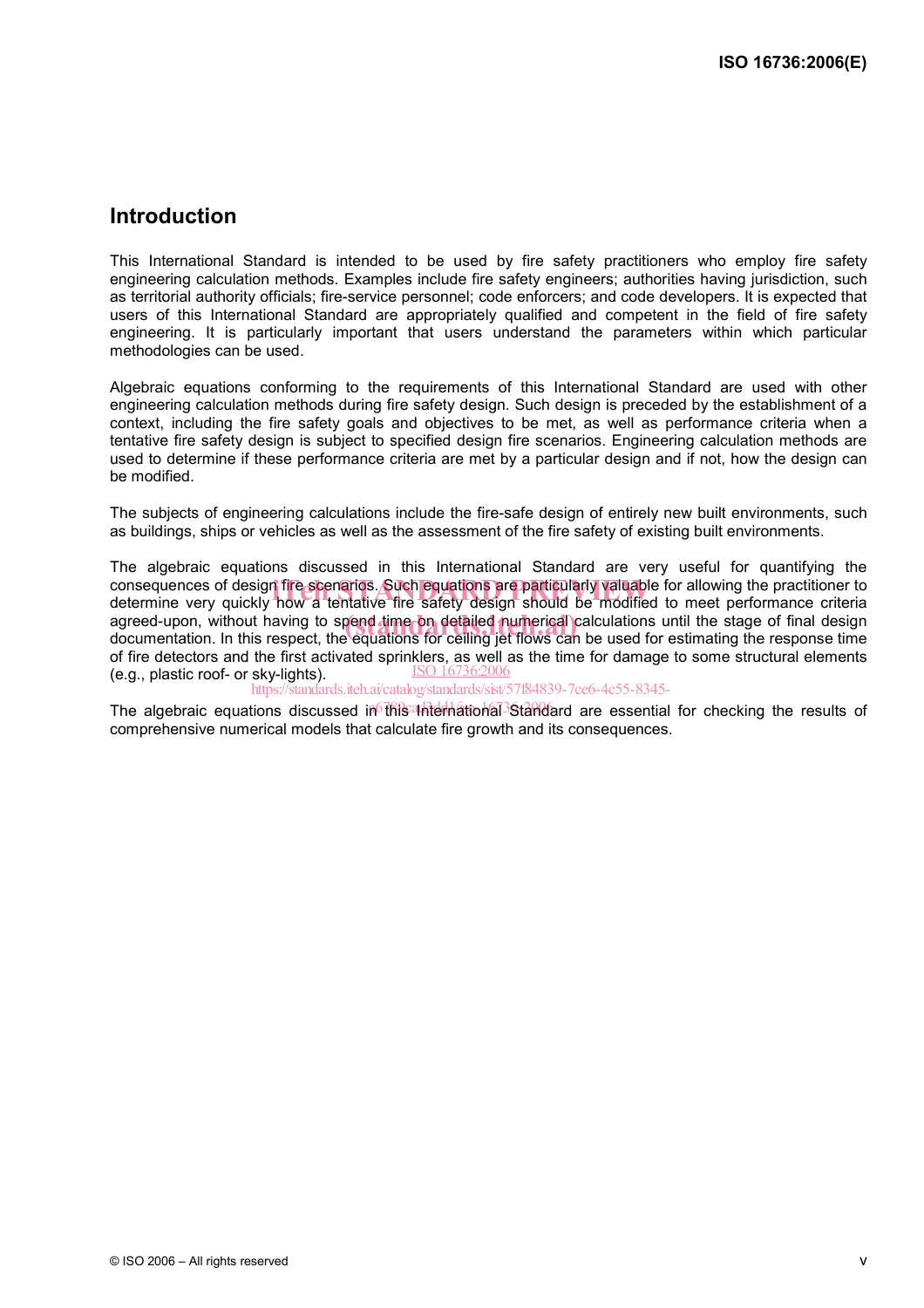# iTeh STANDARD PREVIEW (standards.iteh.ai)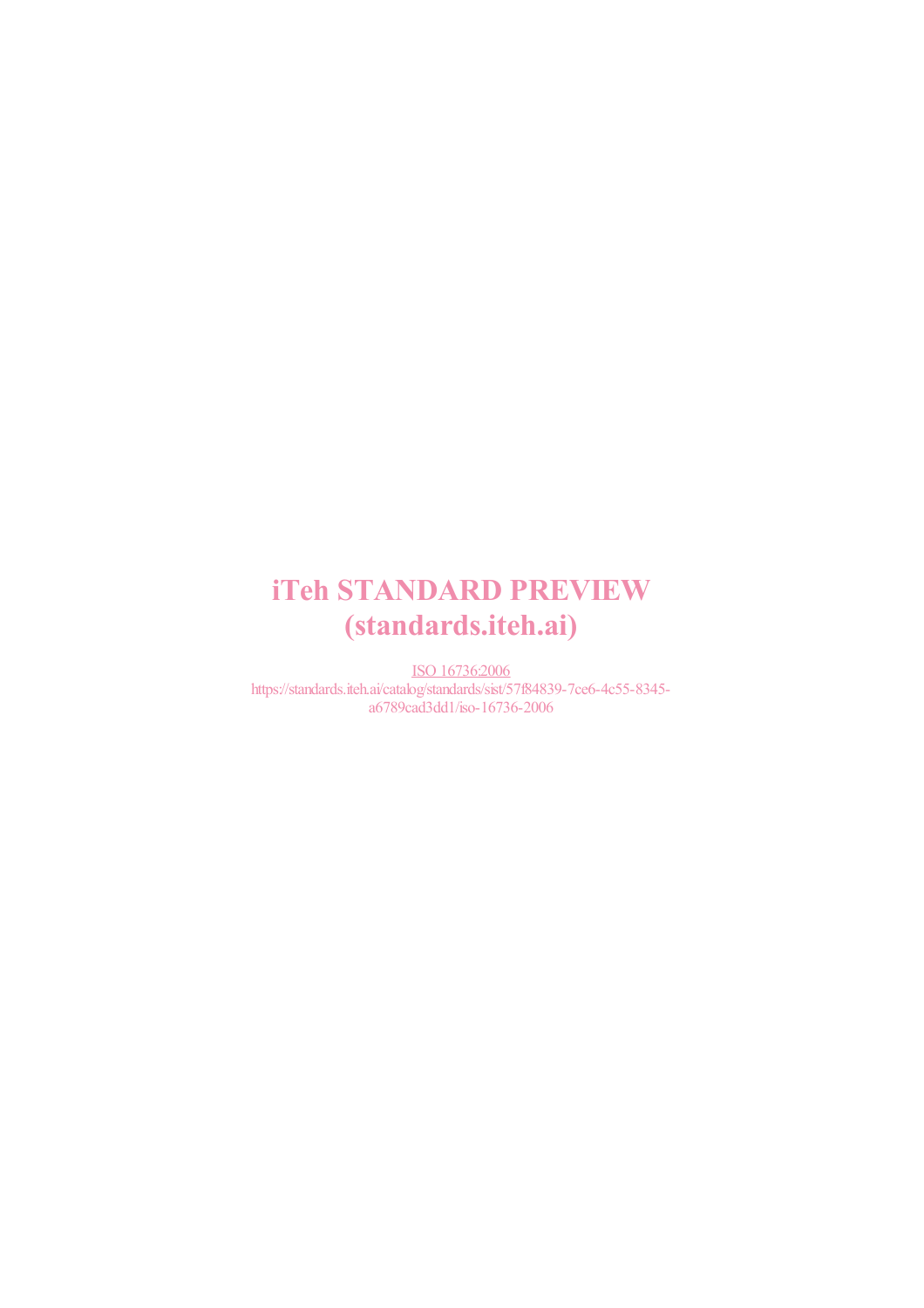# **Fire safety engineering — Requirements governing algebraic equations — Ceiling jet flows**

#### **1 Scope**

**1.1** The requirements in this International Standard govern the application of explicit algebraic equation sets to the calculation of specific characteristics of ceiling jet flows.

**1.2** This International Standard is an implementation of the general requirements provided in ISO/TR 13387-3 for the case of fire dynamics calculations involving sets of explicit algebraic equations.

**1.3** This International Standard is arranged in the form of a template, where specific information relevant to algebraic ceiling jet flows equations is provided to satisfy the following types of general requirements:

- a) description of physical phenomena addressed by the calculation method;
- b) documentation of the calculation procedure and its scientific basis;  $\boldsymbol{\mathrm{FW}}$
- c) limitations of the calculation method;  $\mathbf{adards}.\mathbf{iteh}.\mathbf{ai})$
- d) input parameters for the calculation method; ISO 16736:2006
- e) domain of applicability of the calculation methods/sist/57f84839-7ce6-4c55-8345-

a6789cad3dd1/iso-16736-2006

**1.4** Examples of sets of algebraic equations meeting all the requirements of this International Standard are provided in separate annexes to this International Standard for each different type of ceiling jet flow. Currently, there is one informative annex containing algebraic equations for quasi-steady state, axisymmetric ceiling jet flows.

#### **2 Normative references**

The following referenced documents are indispensable for the application of this document. For dated references, only the edition cited applies. For undated references, the latest edition of the referenced document (including any amendments) applies.

ISO/TR 13387-3, *Fire safety engineering — Part 3: Assessment and verification of mathematical fire models*

ISO 13943, *Fire safety — Vocabulary*

#### **3 Terms and definitions**

For the purposes of this document, the terms and definitions given in ISO 13943 apply.

NOTE See Annex A for the terms and definitions specific to that annex.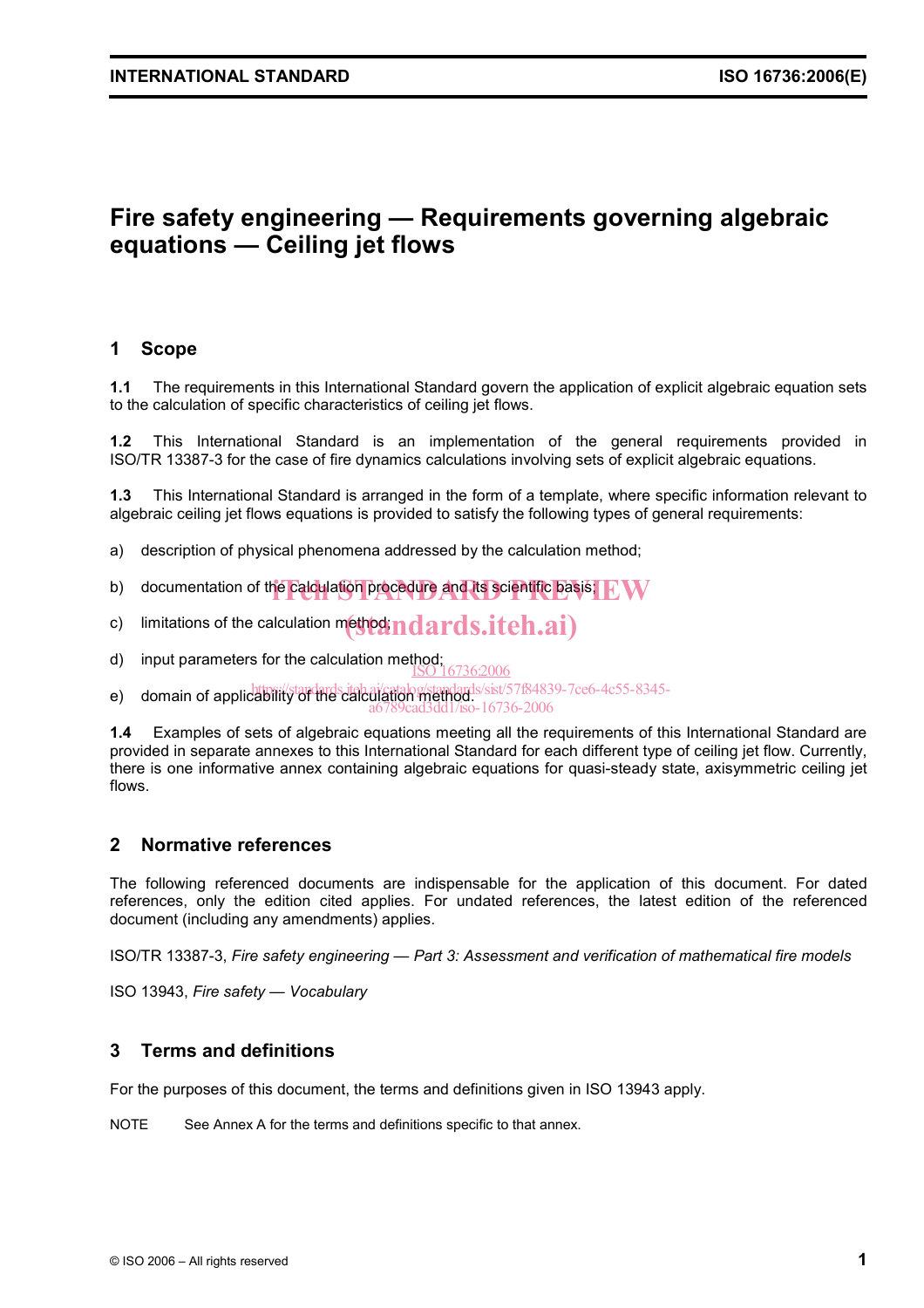#### **4 Requirements governing description of physical phenomena**

**4.1** General types of source fires, flow boundary (including symmetry) conditions and other scenario elements to which the analysis is applicable shall be described with the aid of diagrams.

**4.2** Ceiling jet flow characteristics to be calculated and their useful ranges shall be clearly identified, including those characteristics inferred by association with calculated quantities (e.g., the association of smoke concentration with excess gas temperature based on the analogy between energy and mass conservation) and those associated with radiant heat transfer to targets remote from the ceiling jet flow, if applicable.

**4.3** Regions of the ceiling jet flow (whether or not in the plume turning region, degree of fire-source influence, etc.) to which specific equations apply shall be clearly identified.

**4.4** Because different algebraic equations describe different ceiling jet flow characteristics (see 4.2) or apply to different ceiling jet flow regions (see 4.3), it shall be shown that if there is more than one method to calculate a given quantity, the result is independent of the method used.

#### **5 Requirements governing documentation**

**5.1** General requirements governing documentation can be found in ISO/TR 13387-3.

**5.2** The procedure to be followed in performing calculations shall be described through a set of algebraic equations.

### iTeh STANDARD PREVIEW

**5.3** Each equation shall be presented in a separate subclause containing a phrase that describes the **5.3** Each equation shall be presented in a separate subciause containing a phrase that de<br>function of the equation, explanatory notes and limitations unique to the equation being presented.

**5.4** Each variable in the equation set shall be clearly-defined, along with appropriate SI units, although **3.4** Each vanable in the equation set shall be clearly-gelined.<br>equation versions with dimensionless coefficients are preferred. https://standards.iteh.ai/catalog/standards/sist/57f84839-7ce6-4c55-8345-

**5.5** The scientific basis for the equation set shall be provided through reference to recognized handbooks, the peer-reviewed scientific literature or through derivations, as appropriate.

**5.6** Examples shall demonstrate how the equation set is evaluated using values for all input parameters consistent with the requirements in Clause 4.

#### **6 Requirements governing limitations**

**6.1** Quantitative limits on direct application of the algebraic equation set to calculate output parameters, consistent with the scenarios described in Clause 4, shall be provided.

**6.2** Cautions on the use of the algebraic equation set within a more general calculation method shall be provided, which shall include checks of consistency with the other relations used in the calculation method and the numerical procedures employed. For example, the use of a given equation set for ceiling jet flows in a zone model can yield different results from another equation set for plume flows in the zone model, where the plume and ceiling jet zones connect, leading to errors.

#### **7 Requirements governing input parameters**

**7.1** Input parameters for the set of algebraic equations shall be described.

**7.2** Sources of data for input parameters shall be identified or provided explicitly within the International Standard.

**7.3** The valid ranges for input parameters shall be listed as specified in ISO/TR 13387-3.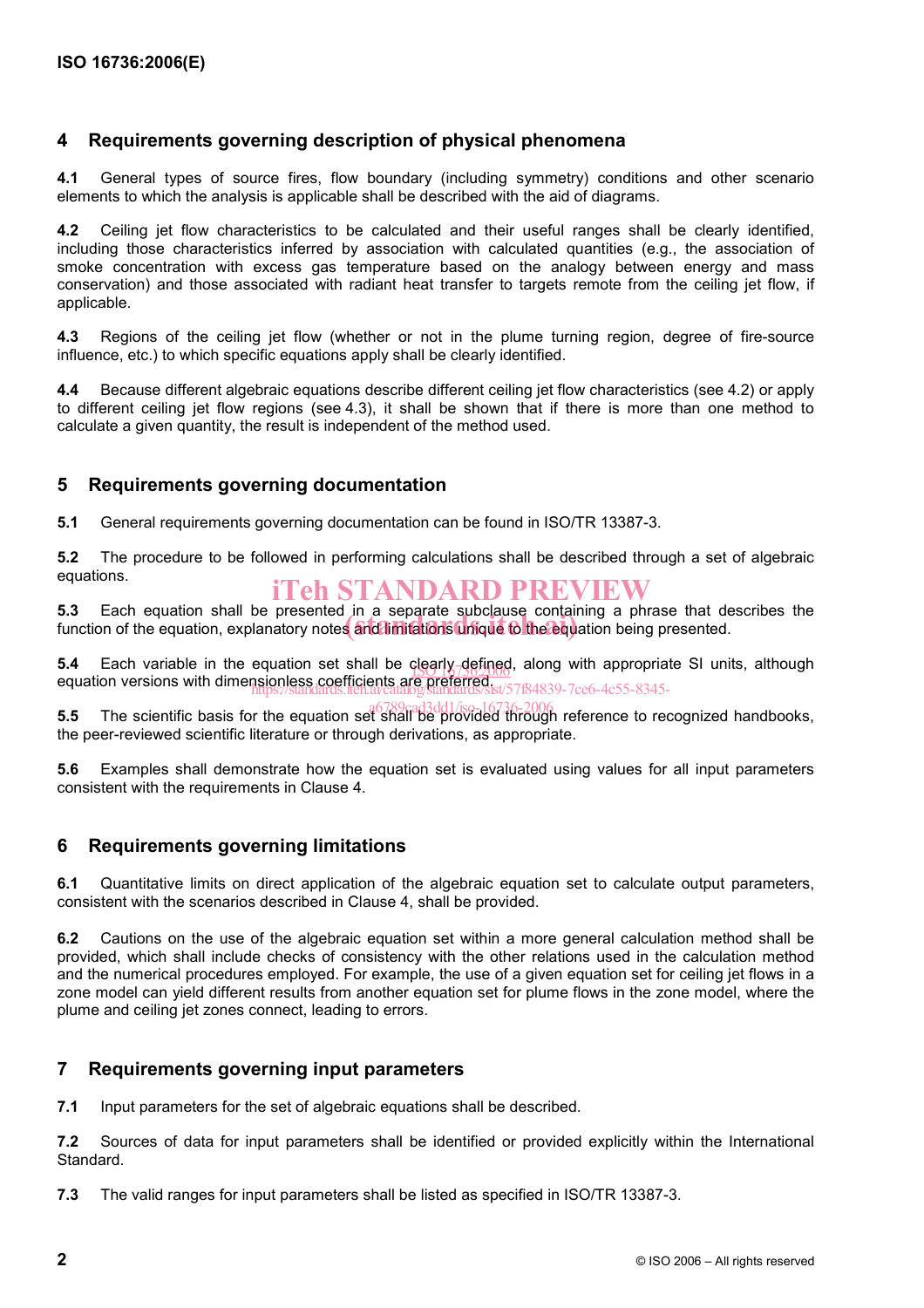#### **8 Requirements governing domain of applicability**

**8.1** One or more collections of measurement data shall be identified to establish the domain of applicability of the equation set. These data shall have level of quality (e.g., repeatability, reproducibility) assessed through a documented/standardized procedure [see ISO 5725 (all parts)].

**8.2** The domain of applicability of the algebraic equations shall be determined through comparison with the measurement data of 8.1, following the principles of assessment, verification and validation of calculation methods.

**8.3** Potential sources of error that limit the set of algebraic equations to the specific scenarios given in Clause 4 shall be identified, for example, the assumption that flaming combustion is not present in the ceiling jet flow.

# iTeh STANDARD PREVIEW (standards.iteh.ai)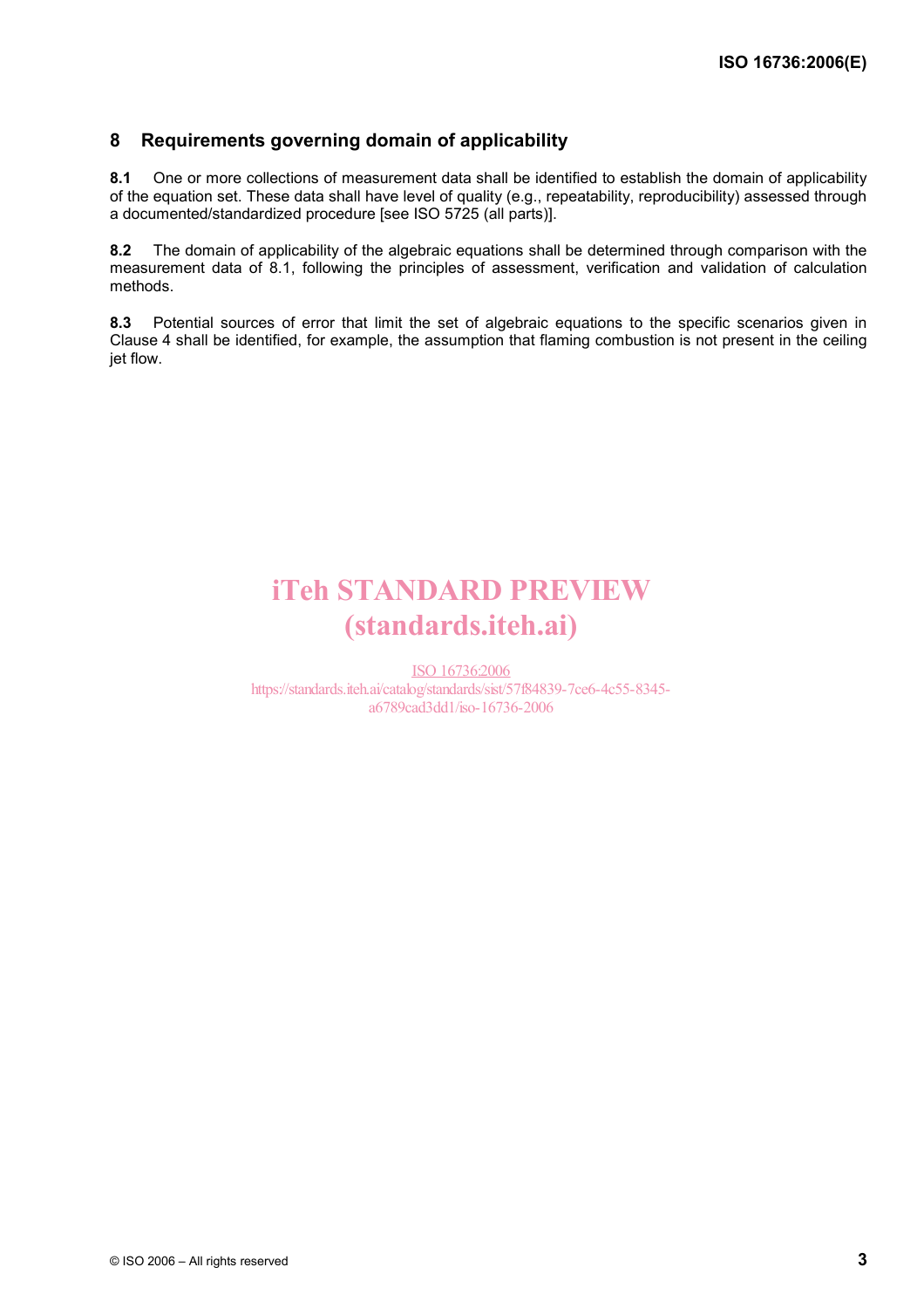## **Annex A**

### (informative)

## **Equations for quasi-steady state, axisymmetric ceiling jet flows**

#### **A.1 Terms and definitions used in Annex A**

The terms and definitions given in ISO 13943 and the following apply.

#### **A.1.1**

#### **axisymmetric**

mean motion and properties, such as mean temperature rise, are symmetric with respect to a vertical centreline

#### **A.1.2**

#### **built environment**

any building, structure or transportation vehicle

EXAMPLE Structures other than buildings include tunnels, bridges, offshore platforms and mines.

#### **A.1.3**

#### **ceiling**

## iTeh STANDARD PREVIEW

highest elevation boundary of the enclosed space in any built environment, such as a room in a building or a cabin in a vehicle (standards.iteh.ai)

#### **A.1.4**

#### ISO 16736:2006

**ceiling jet ceiling jet**<br>gas motion in a layer beneath the surface of a ceiling, driven by the buoyancy of hot gases from fire plume impingement on the ceiling a6789cad3dd1/iso-16736-2006

#### **A.1.5**

#### **characteristic depth of ceiling jet temperature profile**

depth below the ceiling surface, at a given radius, *r*, at which the mean temperature rise above ambient in the ceiling jet flow becomes a factor of e<sup>-1</sup> times the maximum mean temperature rise at that radius

#### **A.1.6**

#### **characteristic depth of ceiling jet velocity profile**

depth below the ceiling surface, at a given radius, *r*, at which the mean gas velocity in the ceiling jet flow becomes a factor of e−1 times the maximum mean gas velocity at that radius

#### **A.1.7**

#### **combustion efficiency factor**

ratio of the heat of combustion measured under specific fire test conditions to the net heat of combustion

#### **A.1.8**

#### **convective fraction**

ratio of the convective heat release rate to the heat release rate

#### **A.1.9**

#### **convective heat flux**

rate of heat transfer per unit area of a target surface due to the motion of a gas, such as the ceiling jet flow

#### **A.1.10**

#### **convective heat release rate**

component of the heat release rate carried upward by the fire plume motion

NOTE Above the mean flame height, this component is considered invariant with height.